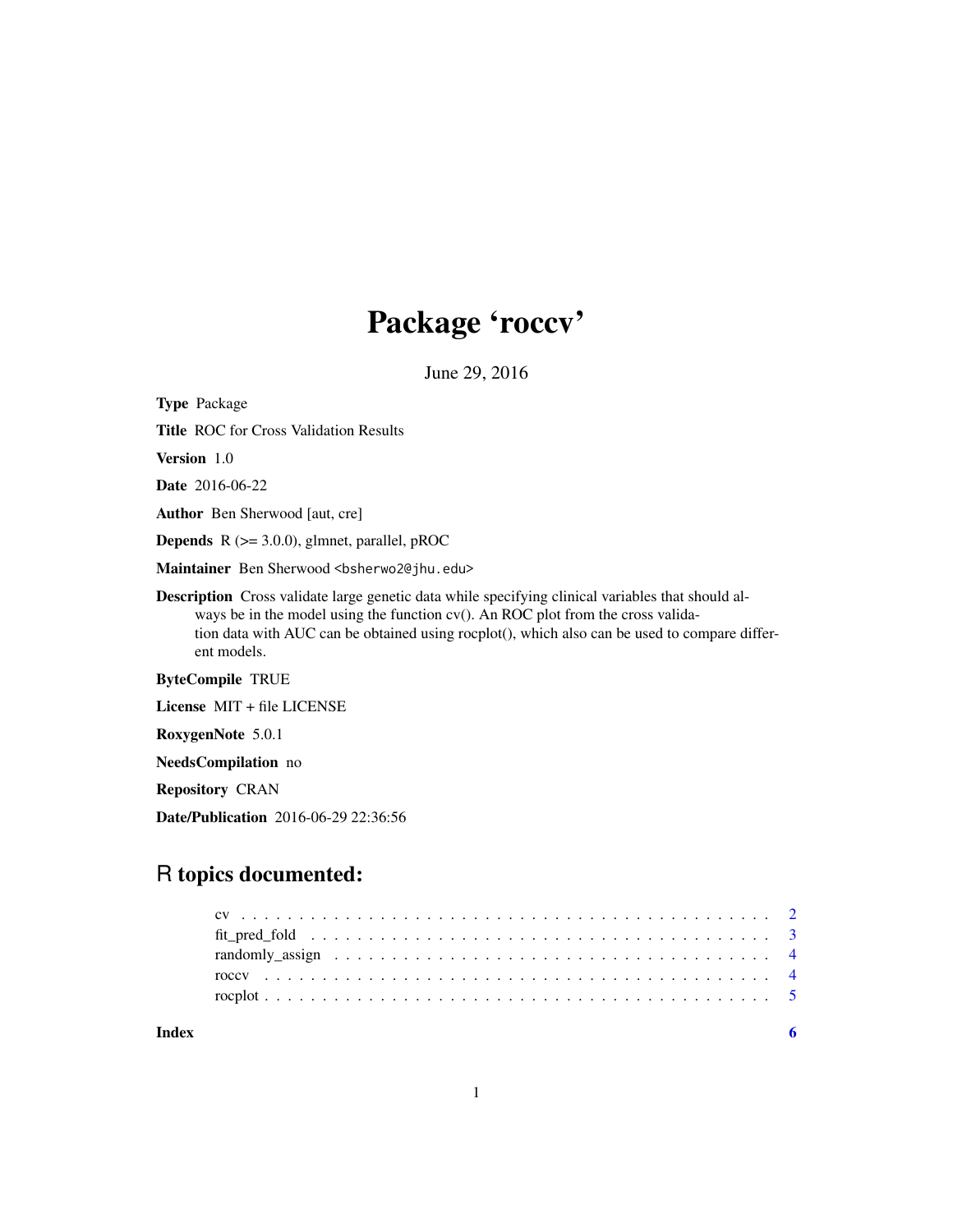#### <span id="page-1-0"></span>Description

Cross validation results for a model

#### Usage

```
cv(clinical_x = NULL, genomic_x = NULL, y = NULL, data = NULL,
  clinical_formula = NULL, family = "binomial", folds = NULL, k = 10,
  fit_method = "glm", method_name = NULL, n.core = 1, ...)
```
#### Arguments

| clinical_x               | clinical variables that will always be included in the model                             |
|--------------------------|------------------------------------------------------------------------------------------|
| genomic_x                | genomic variables that will be penalized if a penalized model is used                    |
| y                        | response variables                                                                       |
| data<br>clinical_formula | dataframe if clinical formula is used                                                    |
|                          | formula for clinical variables                                                           |
| family                   | gaussian, binomial or poisson                                                            |
| folds                    | predefined partions for cross validation                                                 |
| k                        | number of cross validation folds. A value of k=n is leave one out cross valida-<br>tion. |
| fit_method               | glm or glmnet used to fit the model                                                      |
| method_name              | tracking variable to include in return dataframe                                         |
| n.cores                  | Number of cores to be used                                                               |
| $\cdots$                 | additional communands to glm or cy.glmnet                                                |
|                          |                                                                                          |

#### Value

returns a dataframe of predicted values and observed values. In addition, method\_name is recorded if that variable is defined.

#### Author(s)

Ben Sherwood <bsherwo2@jhu.edu>

#### Examples

```
x <- matrix(rnorm(800),ncol=8)
y \le - runif(100) \le \exp(1 + x[,1] + x[,5]/(1+\exp(1 + x[,1] + x[,5]))cv_results <- cv(x,y=y,method_name="without_formula")
combined_data <- data.frame(y=y,x1=x[,1],x5=x[,5])
gx \leftarrow x[, c(2,3,4,6,7,8)]cvf <- cv(genomic_x=gx,clinical_formula=y~x1+x5,data=combined_data,method_name="with_form")
```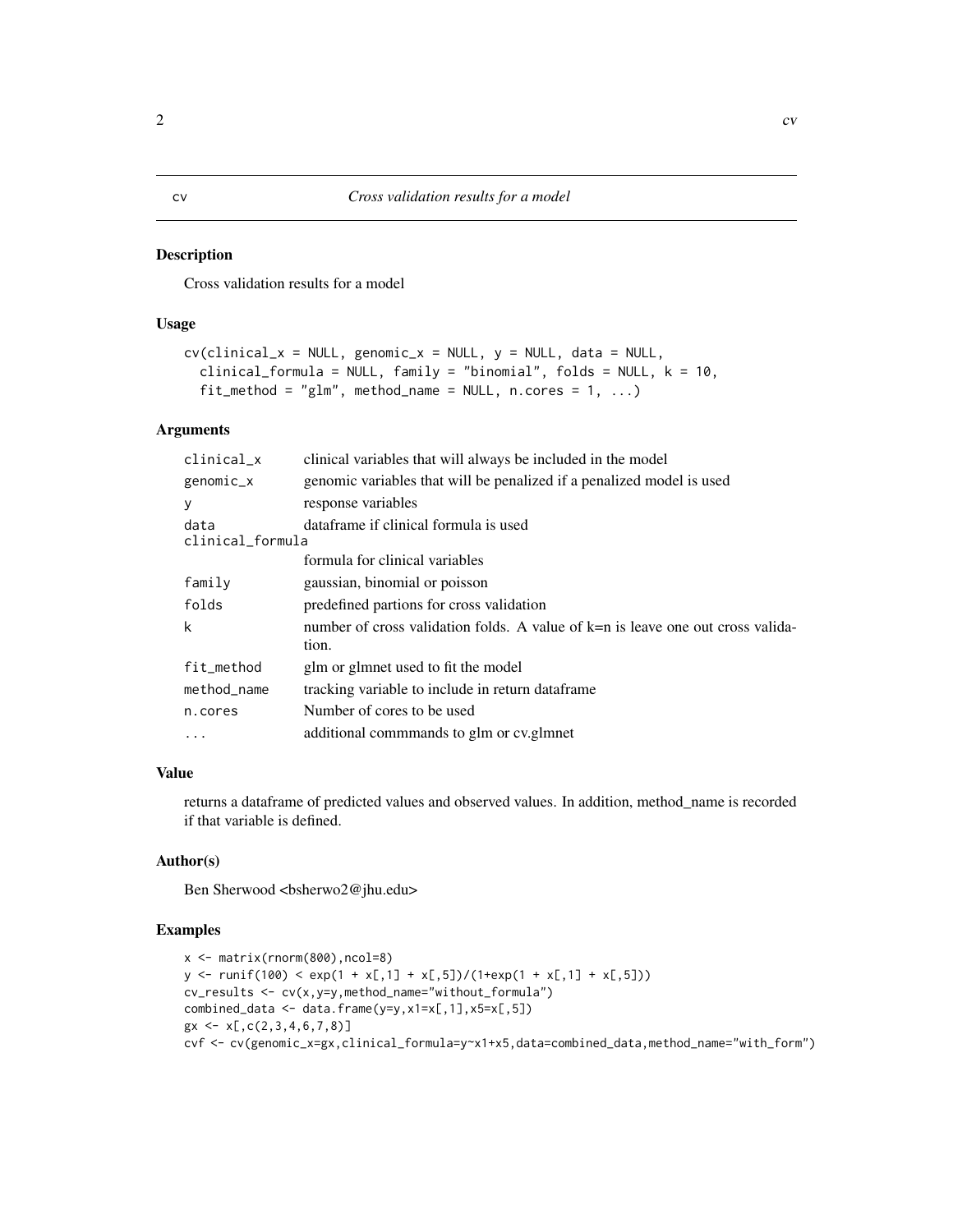<span id="page-2-0"></span>fit\_pred\_fold *Cross validation on fold i*

#### Description

Cross validation on fold i

#### Usage

```
fit_pred_fold(i, x, y, folds, fit_method, family, non_pen_vars = NULL, ...)
```
#### Arguments

| i                         | target partition                                                |
|---------------------------|-----------------------------------------------------------------|
| $\boldsymbol{\mathsf{x}}$ | matrix of predictors                                            |
| y                         | vector of responses                                             |
| folds                     | defines how data is seperated into folds for cross validation   |
| fit_method                | model being used to fit the data                                |
| family                    | family used to fit the data                                     |
| non_pen_vars              | index of variables that will not be penalized if glmnet is used |
| .                         | additional commmands to glm or cv.glmnet                        |

#### Value

returns predictions for partition i

#### Author(s)

Ben Sherwood <bsherwo2@jhu.edu>

#### Examples

```
folds_10 <- randomly_assign(100,10)
x <- matrix(rnorm(800),ncol=8)
y \le - runif(100) \le \exp(1 + x[,1] + x[,5]/(1+\exp(1 + x[,1] + x[,5]))fold_1_results <- fit_pred_fold(1,x,y,folds_10,"glm","binomial")
fold_2_results <- fit_pred_fold(2,x,y,folds_10,"glm","binomial")
```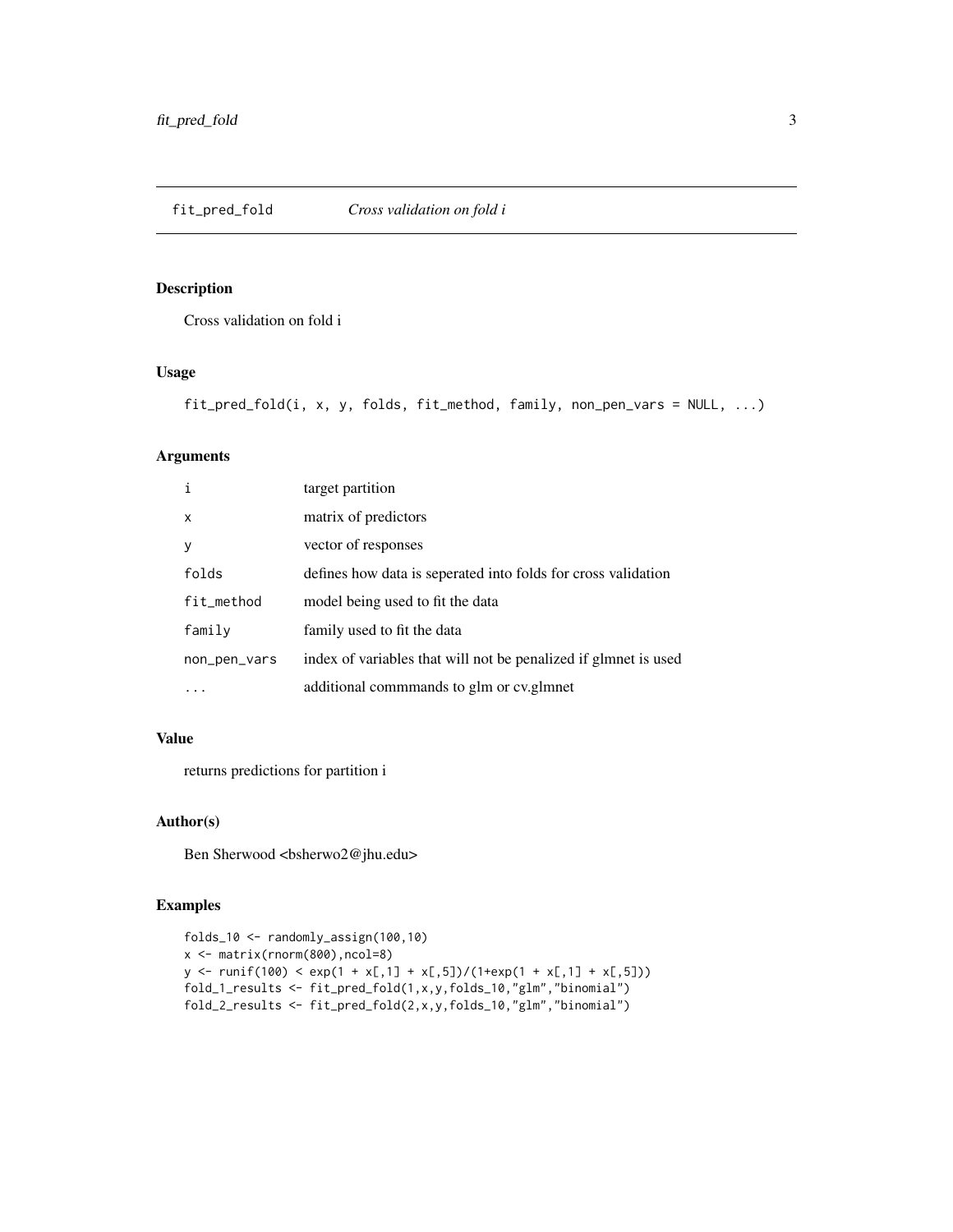<span id="page-3-0"></span>randomly\_assign *Assigns n samples into k groups*

#### Description

Assigns n samples into k groups

#### Usage

randomly\_assign(n, k)

#### Arguments

| n | sample size      |
|---|------------------|
| k | number of groups |

#### Value

returns a vector of length n with a random assignment of entries from 1 to k

#### Author(s)

Ben Sherwood <bsherwo2@jhu.edu>

#### Examples

```
n < -100folds_10 <- randomly_assign(n,10)
folds_5 <- randomly_assign(n,5)
```
roccv *roccv: A package for creating ROC plots on cross validated data*

#### Description

roccv: A package for creating ROC plots on cross validated data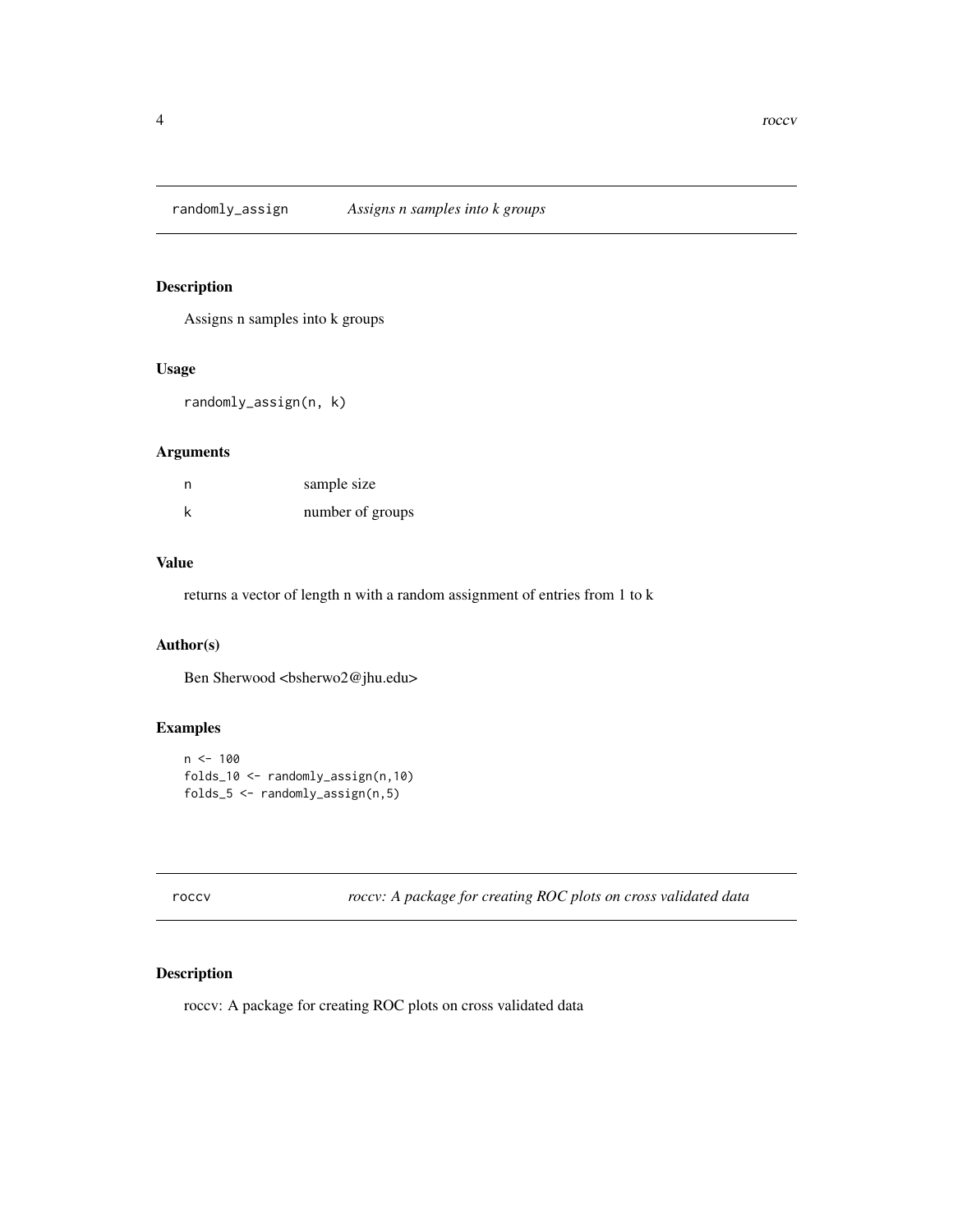<span id="page-4-0"></span>

#### Description

Create ROC plot from cross validation results

#### Usage

rocplot(plot\_data, ...)

#### Arguments

| plot_data               | dataframe with columns: response, prediction and method |
|-------------------------|---------------------------------------------------------|
| $\cdot$ $\cdot$ $\cdot$ | additional communands plot.roc such as main             |

#### Value

returns ROC plot

#### Author(s)

Ben Sherwood <bsherwo2@jhu.edu>

#### Examples

```
x <- matrix(rnorm(800),ncol=8)
y \le - runif(100) \le \exp(1 + x[,1] + x[,5]/(1+\exp(1 + x[,1] + x[,5]))cv_results \leq cv(x,y=y,method_name="without_formula")
combined_data <- data.frame(y=y,x1=x[,1],x5=x[,5])
gx \leftarrow x[, c(2,3,4,6,7,8)]cvf <- cv(genomic_x=gx,clinical_formula=y~x1+x5,data=combined_data,method_name="with_form")
total_results <- rbind(cv_results,cvf)
rocplot(total_results,main="rocplot test")
```